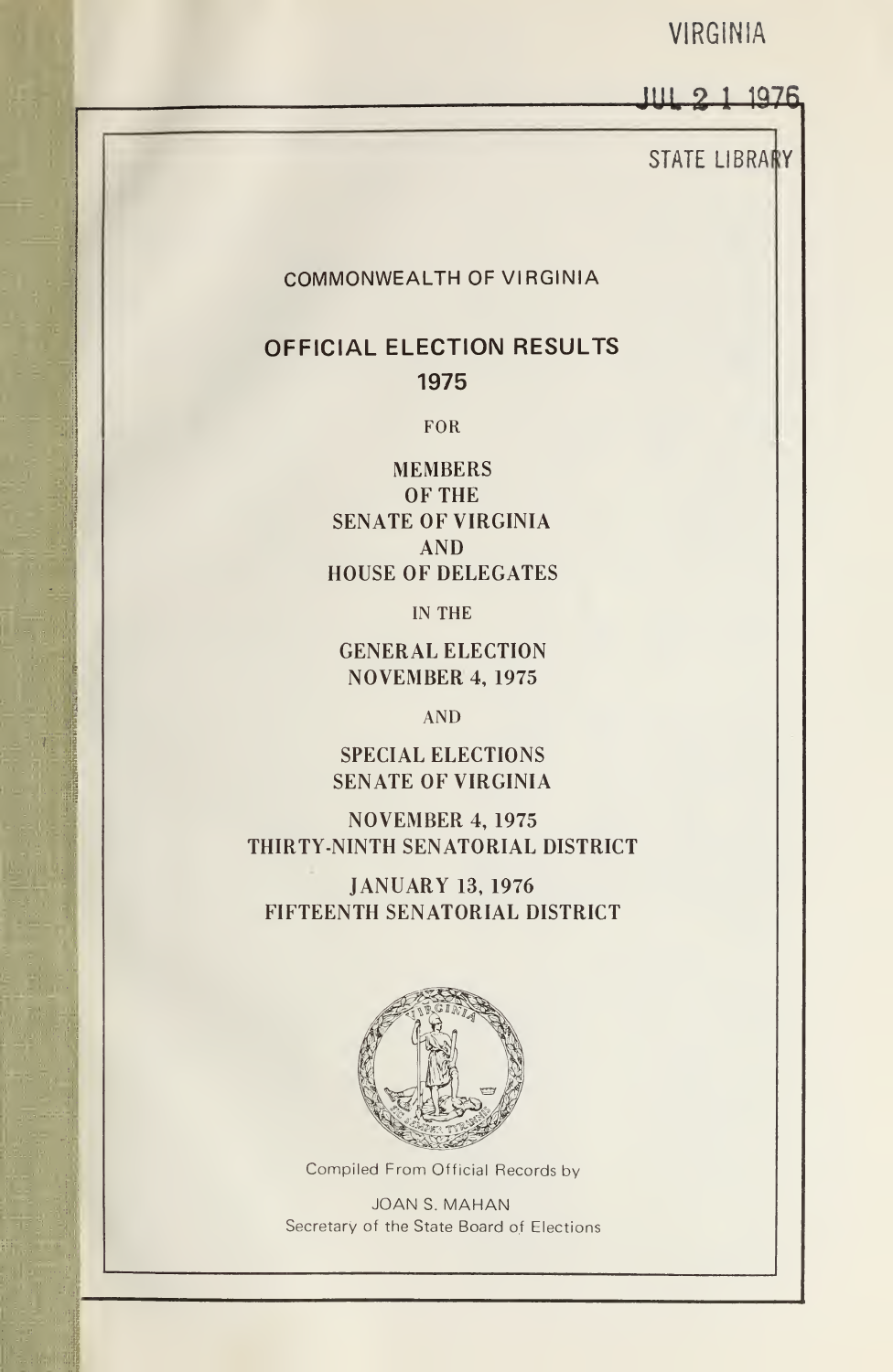| $s$ <sub>0</sub> $\Lambda$<br>Write-In                                                        | 61            | 61     | $\omega_V$<br>Write-In                                                | $\circ$    | $\circ$ | $s$ <sub>0</sub> $\alpha$<br>Write-In         | 533     | 533    |
|-----------------------------------------------------------------------------------------------|---------------|--------|-----------------------------------------------------------------------|------------|---------|-----------------------------------------------|---------|--------|
| $\rm (I)$<br>m <sub>arm</sub><br>Steven G.                                                    | 2,588         | 2,588  | (Q)<br>$square$ $\alpha$ <sub>c</sub> qo <sub>H</sub> ,<br>Robison B. | 11,666     | 11,666  | (D)<br>White, Jr.<br>J. Warren                | 16,132  | 16,132 |
| (Q)<br>braqqəng<br>Eleanor P.                                                                 | 22,668        | 22,668 | $\mathcal{L}(\Pi)$<br>Ball, Sr.<br>Robert B.                          | 15,838     | 15,838  | $\mathcal{L}(\Pi)$<br>Washington<br>Robert E. | 14,362  | 14,362 |
| $\mathcal{L}(\Pi)$<br>Reynolds, III<br>$\mathcal{L}^{\text{10fe}}$ <sup>1</sup><br>Richard S. | 23,325        | 23,325 | $\mathcal{L}(\Pi)$<br>Axselle, Jr.<br>$\alpha$ Il!g.,<br>Ralph L.     | ,804<br>21 | 21,804  | (U)<br>Robinson<br>. <sup>q</sup> msilliW     | 15,757  | 15,757 |
| $\mathcal{L}(\mathbf{Q})$<br>Lane.<br>Едмагd Е.                                               | 12,804        | 12,804 | (H)<br>uoµng<br>$xi$ Dix                                              | 11,363     | 11,363  | (Q)<br>Moss, Jr.<br>.W asmodT                 | 16,151  | 16,151 |
| $\mathcal{L}(\Pi)$<br>H <sub>a</sub><br>. I niblin P.                                         | 21,028        | 21,028 | (H)<br>Nelsen, Jr.<br>(AB)<br>Raymond Z.                              | 9,602      | 9,602   | (Q)<br>Leafe<br>Joseph A.                     | 14,732  | 14,732 |
| $\left( \Pi \right)$<br>Allen, Jr.<br>George <sup>R.</sup>                                    | 23,435        | 23,435 | (H)<br>Bryant<br>.A nsilul                                            | 9,512      | 9,512   | $\mathcal{L}(\Pi)$<br>Heilig<br>George H.     | 15,562  | 15,562 |
|                                                                                               |               |        |                                                                       |            |         | $\mathcal{L}(\Pi)$<br>Hailey<br>Evelyn M.     | 14,922  | 14,922 |
|                                                                                               |               |        |                                                                       |            |         |                                               |         |        |
|                                                                                               |               |        |                                                                       |            |         |                                               |         |        |
|                                                                                               |               |        |                                                                       |            |         |                                               |         |        |
| 33rd Legislative District<br>(5 Members)                                                      | Richmond City | TOTAL  | 34th Legislative District<br>(3 Members)                              | Henrico    | TOTAL.  | 39th Legislative District<br>(7 Members)      | Norfolk | TOTAL  |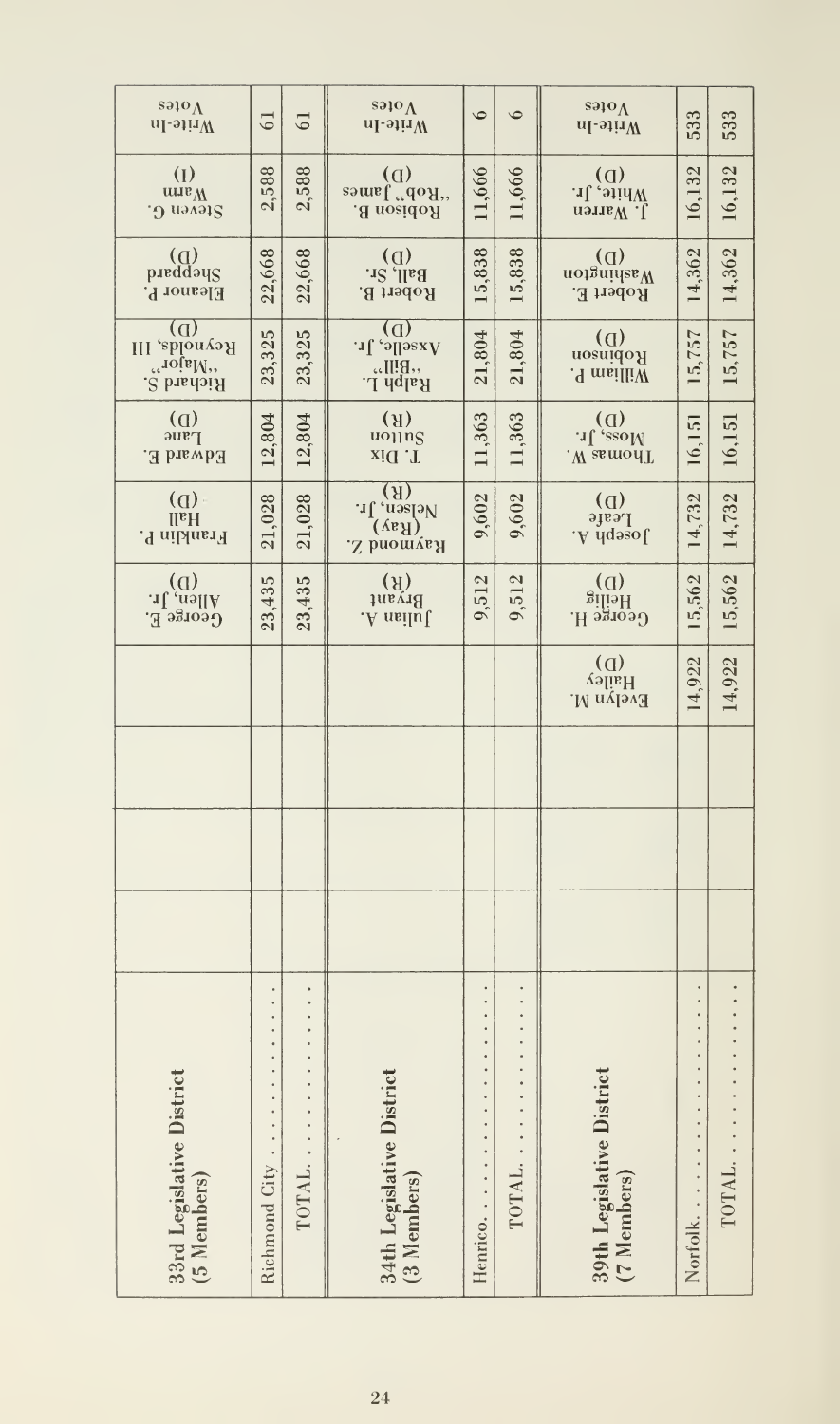## OFFICIAL RESULTS SPECIAL ELECTIONS

#### NOVEMBER 4, 1975

#### FOR UNEXPIRED TERM OF A MEMBER OF THE SENATE OF VIRGINIA

| <b>39th Senatorial District</b>                          | saa    | Rick<br>匞 | Write-In<br>Votes |
|----------------------------------------------------------|--------|-----------|-------------------|
| Russell (Part of). $\dots \dots \dots \dots$             | 1,860  | 2,218     |                   |
| $Scott \ldots \ldots \ldots \ldots \ldots \ldots \ldots$ | 3,713  | 4,108     |                   |
|                                                          | 3,836  | 3,430     |                   |
| Washington                                               | 3,787  | 4,490     |                   |
|                                                          | 1,122  | 1,011     |                   |
| $\text{TOTAL.} \ldots \ldots \ldots \ldots$              | 14,318 | 15,257    | $\theta$          |

## JANUARY 13,1976

## MEMBER, SENATE OF VIRGINIA

| 15th Senatorial District              |       |        |              | Write-In<br>Votes |
|---------------------------------------|-------|--------|--------------|-------------------|
| Dinwiddie                             | 305   | 1,271  | 541          |                   |
| Greensville.                          | 517   | 449    | 761          |                   |
| Isle of Wight.                        | 877   | 1.631  | 902          | 5                 |
| Southampton                           | 1.459 | 1,630  | 948          | 3                 |
| Emporia                               | 307   | 413    | 249          |                   |
| Franklin City                         | 271   | 708    | 371          |                   |
| Petersburg (Part of).                 | 10    | 80     | $\mathbf{R}$ |                   |
| Suffolk (Part of) $\dots \dots \dots$ | 662   | 4.808  | 3,306        |                   |
| TOTAL                                 | 4.408 | 10,990 | 7,086        | 10                |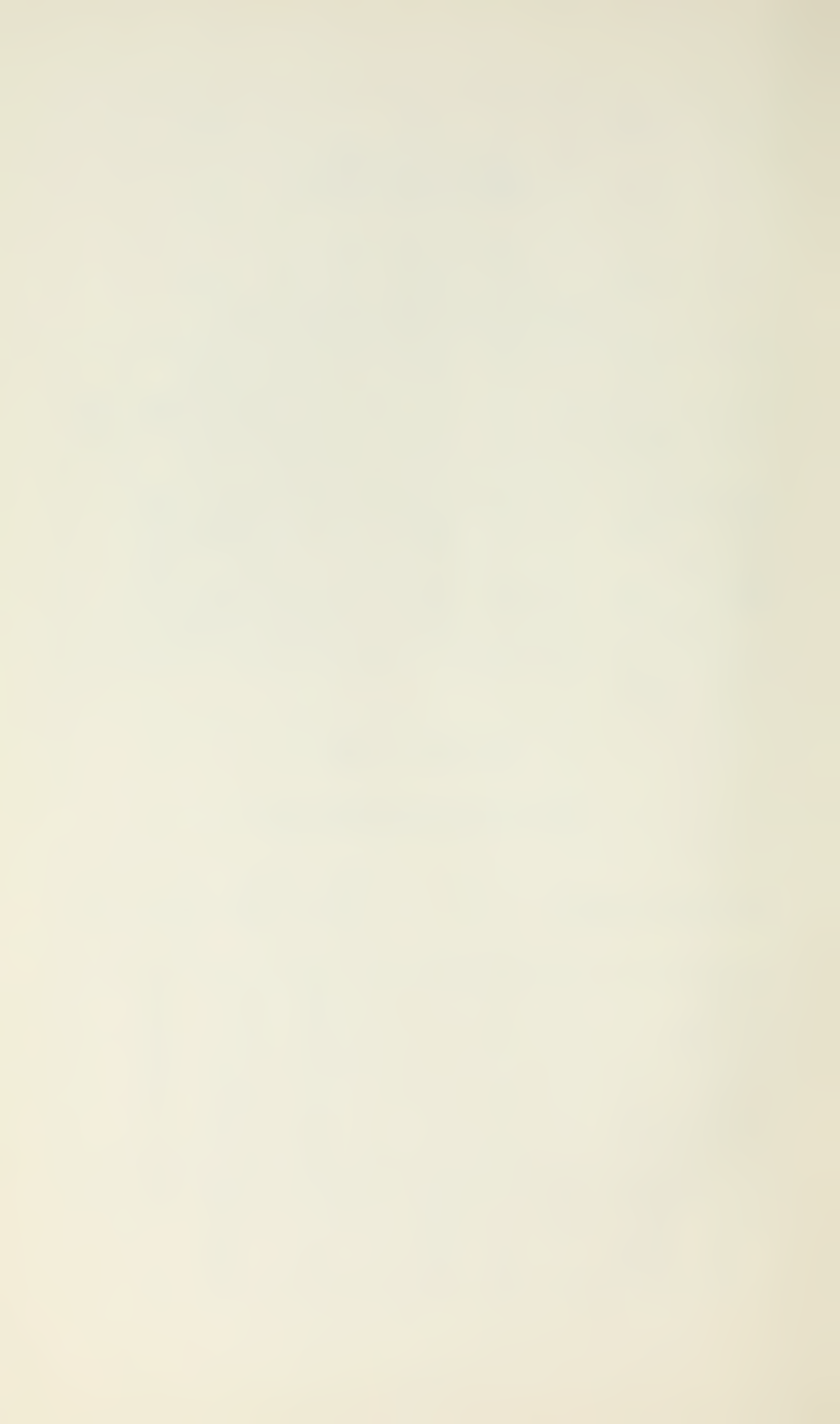